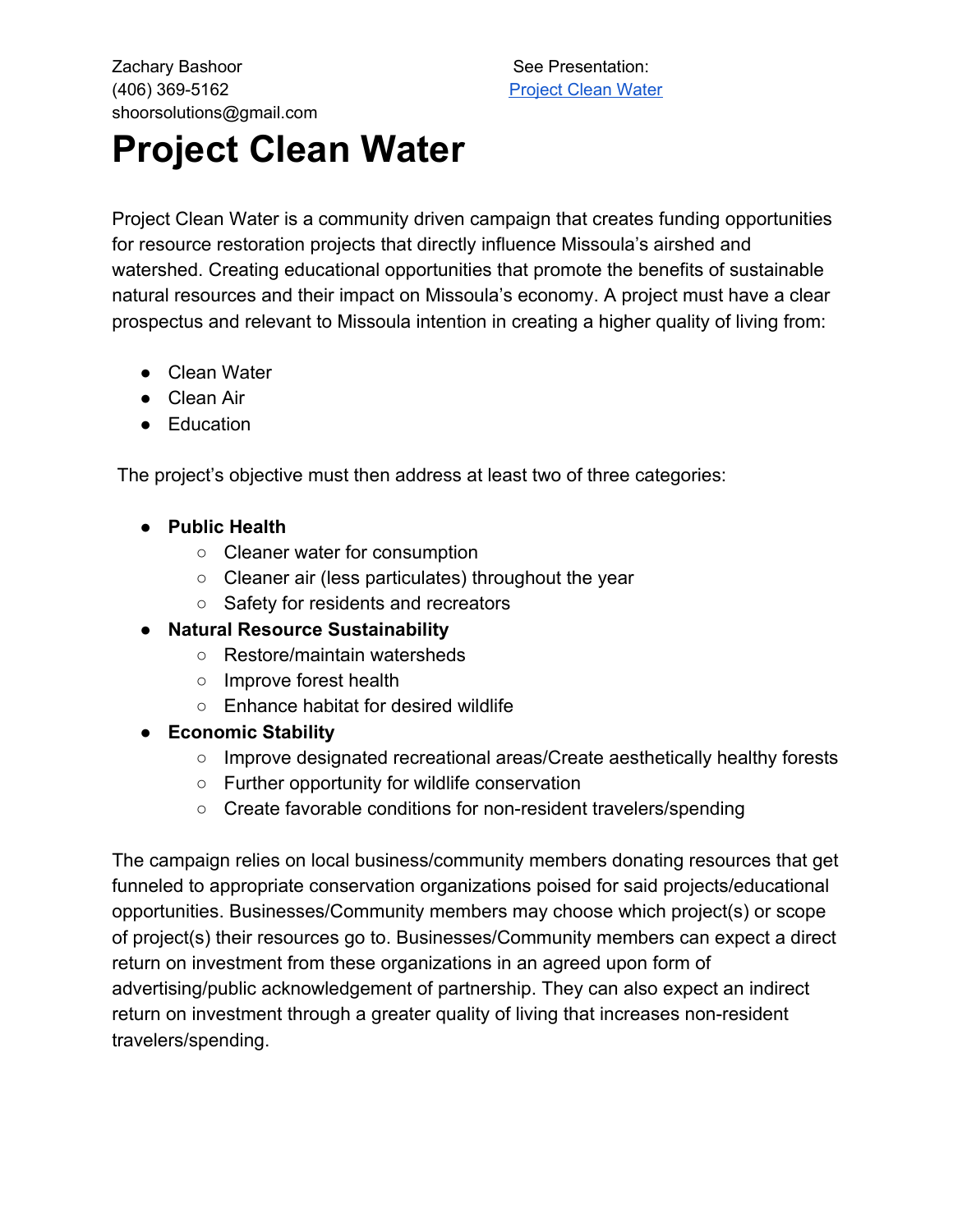The goal is to make the Missoula community and it's natural resources self-sustaining through a fund that gives everyone a long term return back on investment, all the while improving the quality of life in Missoula through public health, sustainability, and economic stability. Making Missoula a paradigm that other communities will look up to and further creating educational opportunities through Missoula.

## **Example:**

| <b>Poised Organizations</b>                                                                                                                                                                                                                                                                                                                                                                                                                                                                                                                               | <b>Community Members/Industries</b>                                                                                                                                                         |  |
|-----------------------------------------------------------------------------------------------------------------------------------------------------------------------------------------------------------------------------------------------------------------------------------------------------------------------------------------------------------------------------------------------------------------------------------------------------------------------------------------------------------------------------------------------------------|---------------------------------------------------------------------------------------------------------------------------------------------------------------------------------------------|--|
| <b>Blackfoot Challenge</b><br>$\bullet$<br><b>Trout Unlimited</b><br><b>Clark Fork Coalition</b><br><b>Rocky Mountain Elk</b><br>Foundation<br>• 5 Valley's Land Trust<br><b>National Forest Foundation</b><br>The Nature Conservancy<br>$\bullet$<br><b>Bitterroot Resource and</b><br>$\bullet$<br><b>Conservation District</b><br>United Way of Missoula<br>$\bullet$<br>County<br>Missoula Area Chamber of<br>Commerce<br>University of Montana<br>$\bullet$<br><b>National Wild Turkey</b><br>$\bullet$<br>Federation<br><b>Destination Missoula</b> | $\bullet$ Coffee shops<br><b>Breweries/Bars</b><br>Retail/Hospitality<br><b>Fly Shops</b><br>Guides<br>Manufacturing<br><b>Business Development</b><br>Agriculture<br>Recreation<br>Service |  |